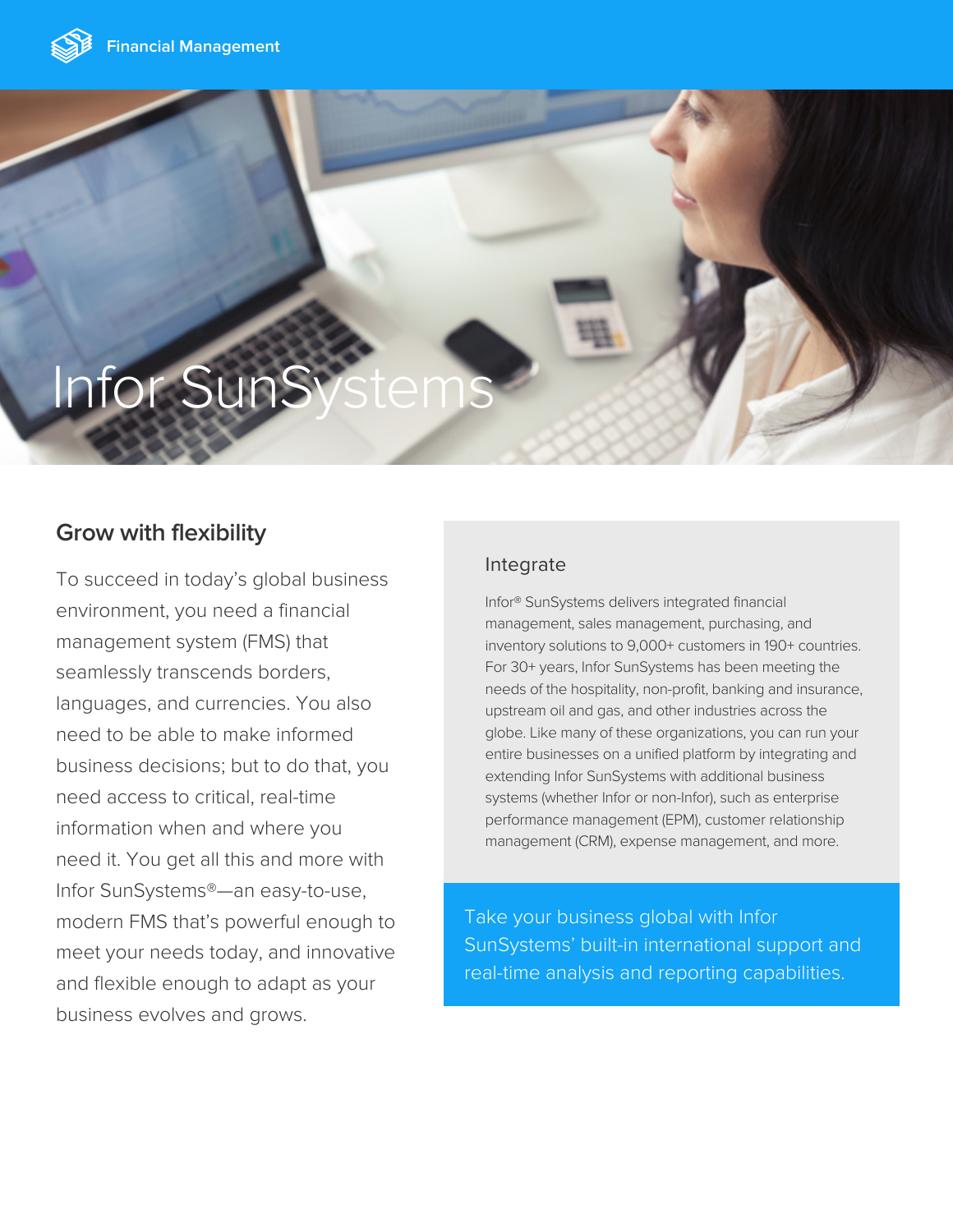## **Grow your business**

Whether growth means new markets, acquisitions, or products, you need to adapt and respond to unique requirements with ease—and speed. With Infor SunSystems, you can standardize financial management and adjust accounting structures quickly, easily, and without breaking the bank.

With Infor SunSystems, you can:

#### **Have a global presence**

Be ready to handle any challenges you might face with the internationalization of your business. Whether your business is growing, expanding, or moving into new territories, you'll be able to meet local language, currency, regulatory, and tax requirements with Infor SunSystems' built-in global support.

#### **Leverage one solution for all your needs**

Simplify system management, streamline processes, and make your business less complex with one solution that brings everything together across different sites, countries, business units, companies, and corporate offices—and is flexible enough to handle their varying requirements.

#### **Provide a consistent and auditable environment**

Comply with local statutory, audit, international financial reporting standards (IFRS), and other regulatory requirements with built-in audit trails, alerts, and sophisticated data reconciliation. You'll easily be able to handle simultaneous financial reporting requirements in multiple countries.

#### **Integrate information**

All your ledger data can be combined in one place, whether it's from your general ledger, sales and purchase ledger, or even a user-defined ledger—without having to wait for batch updates or reconciliations. With a unified ledger, you'll be able to close your books faster, lower costs, and increase efficiency.

#### **Improve corporate performance**

With Infor SunSystems' single, integrated environment, you can streamline your reporting and planning cycles processes. You can realign analysis and reporting to meet your evolving business needs, as well as immediately see and be able to report on any change you make. You'll also be able to make it easier for users and stakeholders to understand how your business is performing with immediate, real-time reporting and analysis capabilities. Decision-makers can get immediate access to the integrated finance and operational information they need to better manage their business.

#### **Increase information accuracy**

By capturing all the detail you need in the source system, you'll be able to get a clear, complete view of your business from the very start. With Infor SunSystems, you can use spreadsheets as they were actually intended—to analyze the data in your system, not as an alternative place to store it. Because your financial information comes straight from the source, you can be confident it's accurate and up-to-date. Because you'll never again be locked into a static structure, you'll be able to:

- Quickly incorporate new product lines, organizational changes, and acquisitions.
- Ensure measurements and key performance indicators (KPIs) match the state of your business today.
- Protect your investment for the future, and limit reliance on IT for business-level needs.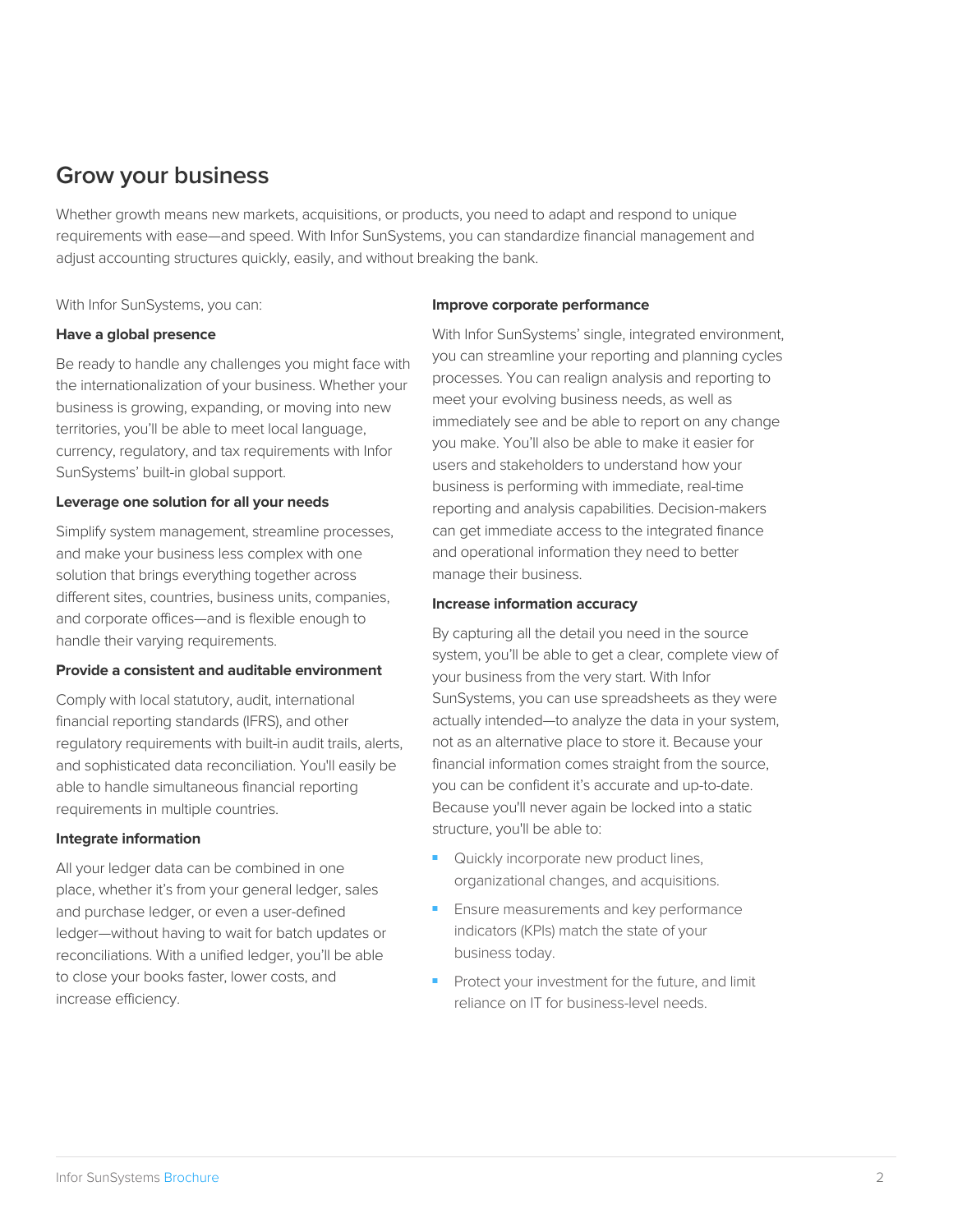## **Drive smart business decisions**

When you can see the impact of all your financial transactions as well as the trends that may affect your business tomorrow, you have a potent strategic advantage that benefits every aspect of your organization.

With Infor SunSystems, you can make better decisions with:

#### **Financial management**

Get immediate access to all finance and accounting information, so you can make fast and effective decisions about all aspects of financial management including nominal ledgers, payable and receivable ledgers, consolidation, corporate allocations, multiple currencies, dual-base currencies, fixed assets, and debtor management. And because of Infor SunSystems' flexibility, you'll be able to meet evolving accounting and reporting requirements—from changing local compliance requirements and multiple GAAP standards to updated IFRS standards.

#### **Performance management**

Turn data into meaningful information, and then deliver it to the right people, in the right format, at the right time. With Infor SunSystems, you can streamline consolidation, reporting, and analysis of data from third-party organizations and legacy applications, and gain insight into every aspect of your business that matters to you. Plus, you can deliver financial and operational KPIs to managers at every level, helping them make better decisions, faster. As a result, you'll be able to simplify your budgeting, forecasting, and other financial planning processes.

#### **Purchase management**

Improve efficiency and reduce costs by being able to maintain tight oversight over the purchasing activities over large numbers of employees with robust spending control and management capabilities. You can allow your employees to manage their own purchasing requirements, while operating under rules and workflows you've defined and automated to enforce corporate policies. You can also raise requisitions directly from within Infor SunSystems and have them automatically pass through a multi-level approval workflow.

#### **Order management**

With Infor SunSystems, you can take complete control of your sales, purchasing, and inventory management, and seamlessly integrate your operations with your partners and customers. You can configure order processes and sequence your transactions the way you want to, access any associated documents you need, and automatically update your ledger and inventory in real time.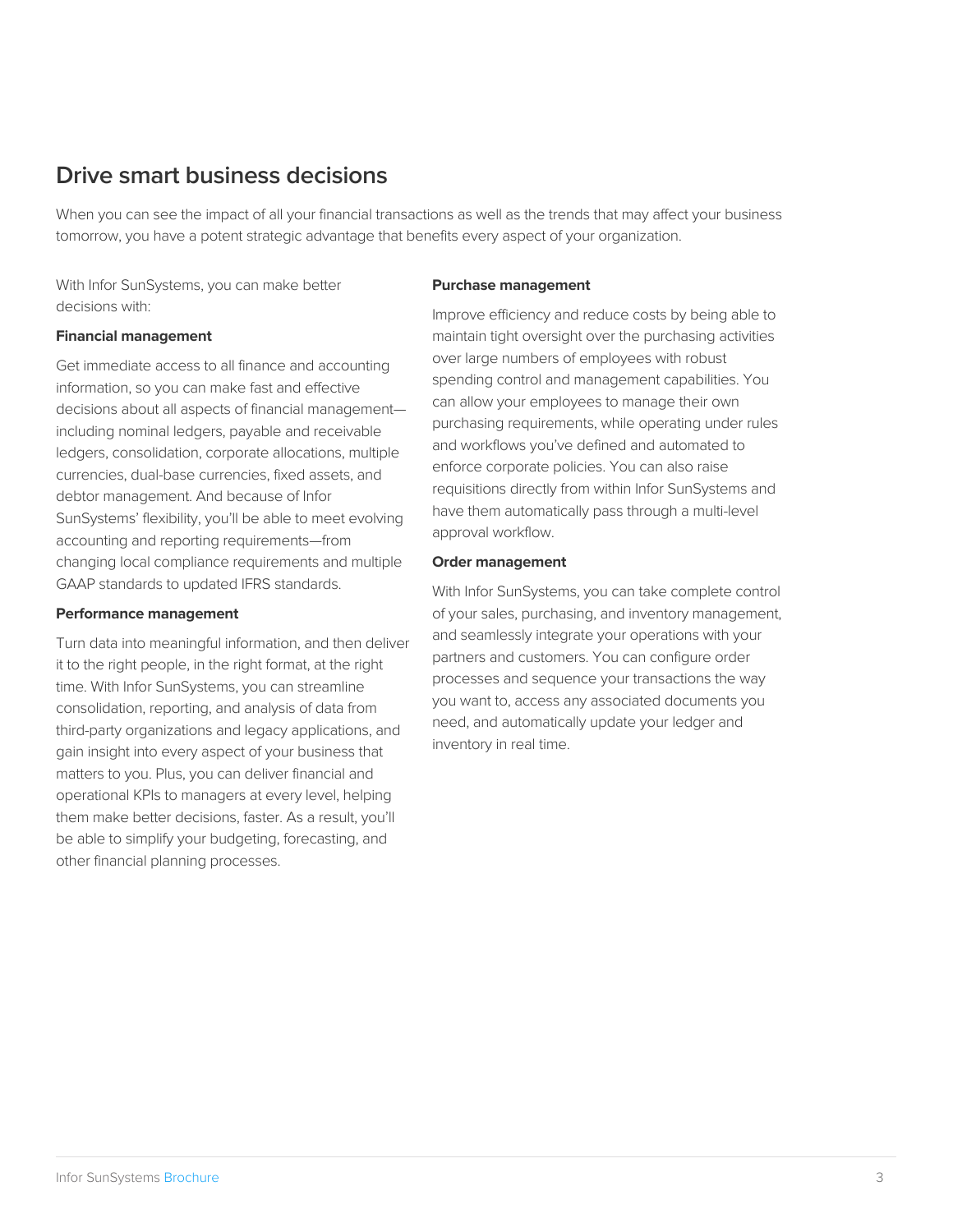## **Empower your workforce**

Infor SunSystems is powered by Infor OS—a next-generation technology platform that leverages the convergence of information, analytics, cloud computing, mobility, and social business. With Infor SunSystems, you'll be empowered to interact with systems and other business users like never before.

With Infor SunSystems, you'll have access to:

#### **Consumer-inspired user experience**

Your users will appreciate how Infor SunSystems balances simplicity, speed, security, reliability, and performance to give them a smart, intuitive, and easy-to-use experience. Every aspect of the solution—from design to use in production—has been improved, modernized, and simplified.

#### **Social business**

With Infor Ming.le® integration, you can take collaboration to new heights with social business technologies. You can create a centralized space for communications, ensuring that information is accessible, auditable, and never gets lost.

#### **Integration platform**

Via Infor ION®, you can seamlessly integrate Infor SunSystems with any other enterprise and financial systems. This purpose-built, middleware solution provides a simple, but powerful and scalable framework that allows you to eliminate operational silos, dramatically improve exception management, and achieve unparalleled end-to-end efficiency.

#### **Document management**

With just a few clicks of your mouse, you can automatically capture, authorize, and archive any kind of business document, such as invoices, purchase orders, and statements. These documents can be contextually attached to specific records, and can be searched and instantly available from within Infor SunSystems. As a result, you can save time, money, and storage space, and also comply with increasing regulations—all while supporting your company's green initiatives.

#### **Flexible deployment**

You can securely deploy Infor SunSystems in the cloud, a hybrid configuration, or on premise—globally. And with built-in Unicode support and translation for all major world languages, users can access the system in the language of their choice. Additionally, data can be entered and stored in any required language—all within the same installation.